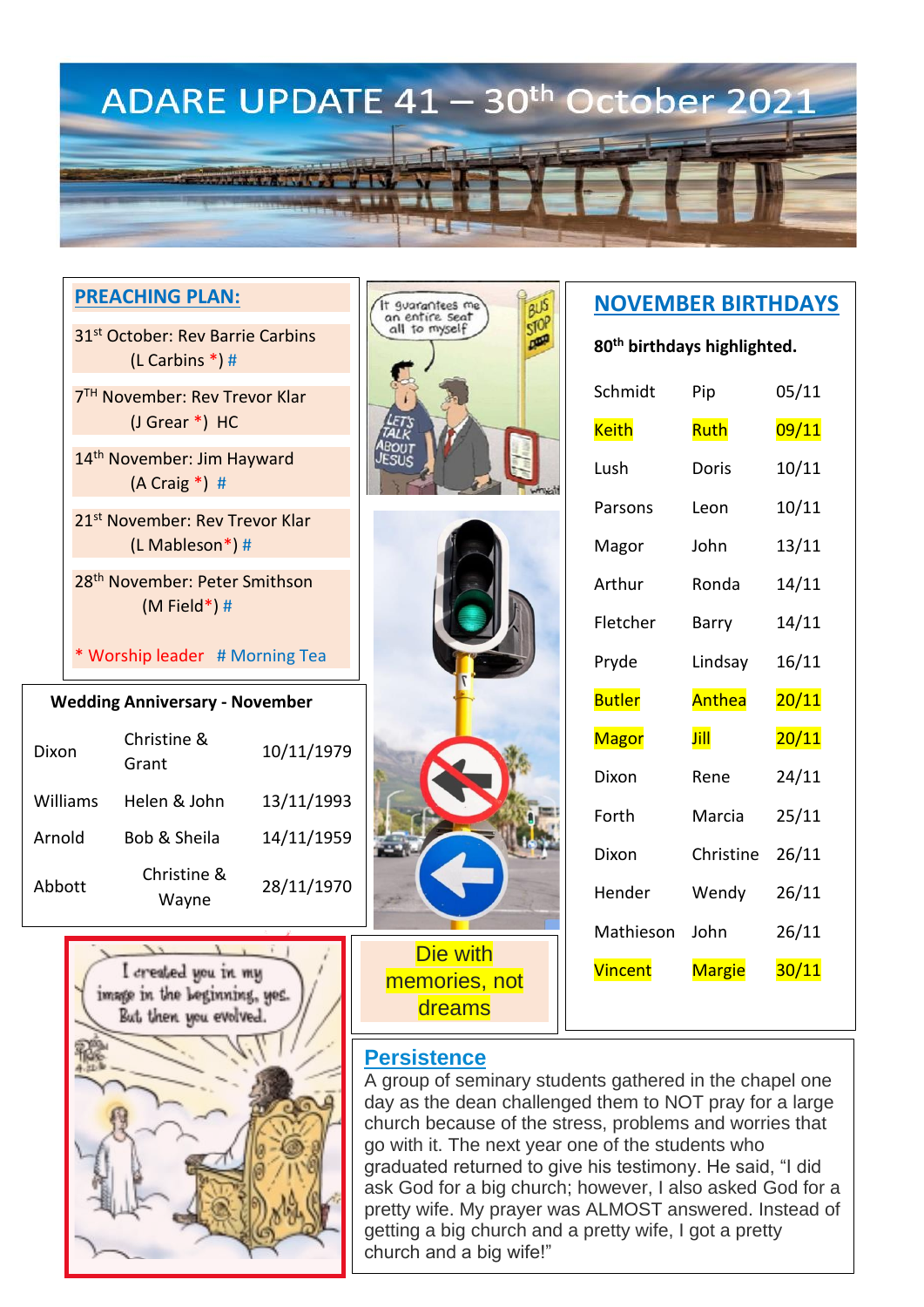

### **White Hair**

One day, a little girl is sitting and watching her mother do the dishes at the kitchen sink. She suddenly notices that her mother has several strands of white hair sticking out in contrast to her brunette hair. She looks at her mother and inquisitively asks: *"Why are some of your hairs white, Mum?"*

Her mother replied*: "Well, every time that you do something wrong and make me cry or unhappy, one of my hairs turns white."*

The little girl thought about this revelation for a while and then asked: *"Mum, how come all of grandma's hairs are white?"*

#### **SUCCESSFUL CONCERT AND FUND RAISER FOR FRONTIER SERVICES:**

Some 90 people attended the Lobethal Harmony Club Choir performance at Adare UC on the 24<sup>th</sup> October. In addition, a number of people made significant donations. After expenses were subtracted, an amount of \$1355 was raised to support the work of Frontier Services – a great effort and an enjoyable afternoon.

Several people deserve our special thanks. **Anne Craig** was instrumental in all liaison with the choir and in the organisation of the event on behalf of our church – a busy task managed with distinction. **Rae Cranwell** made (and donated) a beautiful afternoon tea for performers and their partners, while **Bernice Humphrys** managed the kitchen, coffee and tea. Others too pitched in managing the sound, serving food, juggling furniture, and cleaning up. Well done Adare.

### **THANKS BOX:**

Our church is made up of many individuals who contribute in a wide variety of ways to the well-being of our organisation – sometimes over lengthy periods of time. They often go unnoticed and unthanked - we need to rectify this. So … at least once a month we will add a THANK BOX to the Update - an idea from Ruth Williamson. Anyone can contribute so pass on the information please so that we can recognise our unsung contributors! This week's thank you box has been provided by Ruth.

### **NOMINATIONS FOR CHURCH COUNCIL**

Nominations for church council are now due. You may nominate a person for 1 or more years (maximum of 5). Elections will be held at the Congregation AGM. Nomination forms can be obtained from Jaelene Slade (congregational secretary), Anne Craig (Church Council Secretary) or from Lorraine Carbins (church office). Last day for nominations is Sunday 7th November.

### **ANNUAL GENERAL MEETING OF THE CONGREGATION.**

This will be held following the church service on Sunday 28<sup>th</sup> November. Please mark your diaries. Agenda items by 7<sup>th</sup> November please.



A big thank you to our musicians who are a vital part of Adare worship. We recognise that they give up their time to practise and be at church early each Sunday.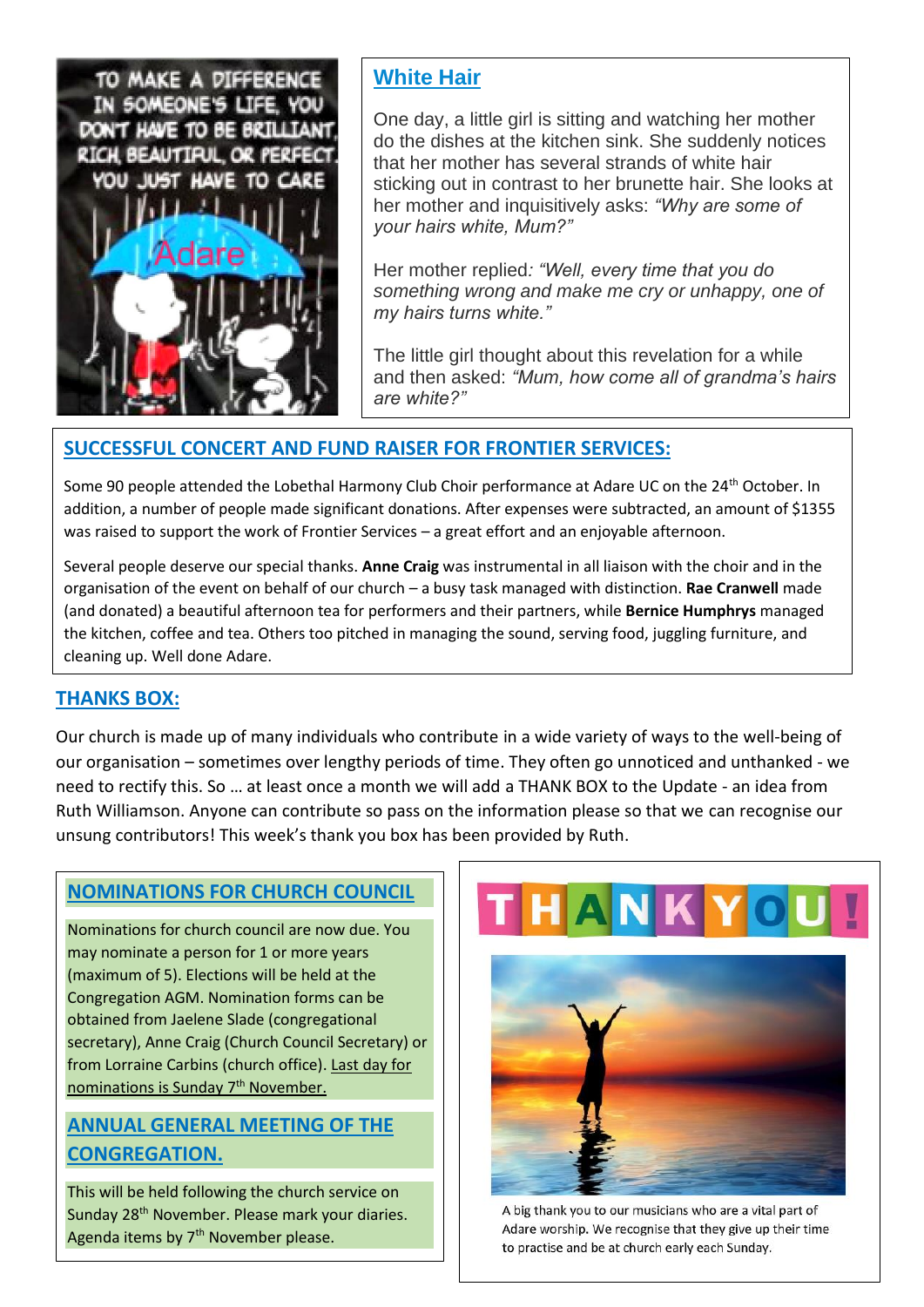#### **OUR PEOPLE:**

**Pat Keep** has finally come home, after a month in Calvary. She is very grateful for support from Southern Fleurieu Health Services TCP team. It will be a while before she will be her old self and fully on top of her health issues. Additional surgery is still on the cards

Pat conveys her thanks for the phone calls and prayers. Her Adare friends have kept her spirits up when she has been down. She has felt blessed to have such lovely caring people looking out for each other despite their own issues.

**Jill Magor** is experiencing some health difficulties and would appreciate your prayers at this time. Others who come to mind who appreciate your prayers include **Beth Baker, Beth Duke, Ross Ford, Betty Ginn, Sven Thorvaldson, Ann Richardson, Fay Anderson, Leslie Barnes and Milton Hender.**

If you recall, our church cleaner, Amanda Dixon was only allowed 5 people at her wedding when Covid intervened at the very last-minute last year. So ... at 2.00 pm on Sat 13<sup>th</sup> November she will have a full ceremony, and church members are welcome to attend. Rev Barrie Carbins will officiate as vows are renewed.

### **ADVENT BIBLE STUDIES:**

Jim Hayward is leading Advent Bible studies, exploring the well-known lectionary readings from Luke's gospel. First of the weekly studies commences on Monday November 8th, 2.00 - 3.30 pm at his house (park at Adare, walk past Peter Wood Lodge to 16 The Drive) Please contact Jim (0408813263) to register your interest."

#### **WHOLE OF CHURCH LUNCH TOGETHER:**

We have locked in the date of **14th November** for a 'whole of church lunch' at the VH Bowling club. They have a new chef, but will still do the meals at the same price for us as last time **(2 courses for \$22/head).**

*John Read and Peter Manuel will collect your money and take your orders before/after church* on 31st October, or 7th November.*. For the moment we need names/numbers of those choosing to attend. If possible, bring the correct money. If it is in an envelope, then add your name (and order) to the front of the envelope.*

#### *MAINS:*

- Porterhouse Steak
- Chicken Schnitzel
- Seafood Platter
- Chicken Fillet Mignon
- all served with salad and chips gravy on the side.

*DESSERTS* Apple or apricot crumble with ice cream. **AT NEWLAND**

**On Monday November 1st at 1.30pm**, **All Saints Day, a Remembrance Service is going to be held at Newland Memorial Uniting Church on Victoria Ave Victor Harbor.**

At this service we will remember those who are no longer with us, but are forever in our hearts and minds. All are welcome to attend, and are invited to bring a photo of their loved ones.

Afternoon tea will be offered after the service.